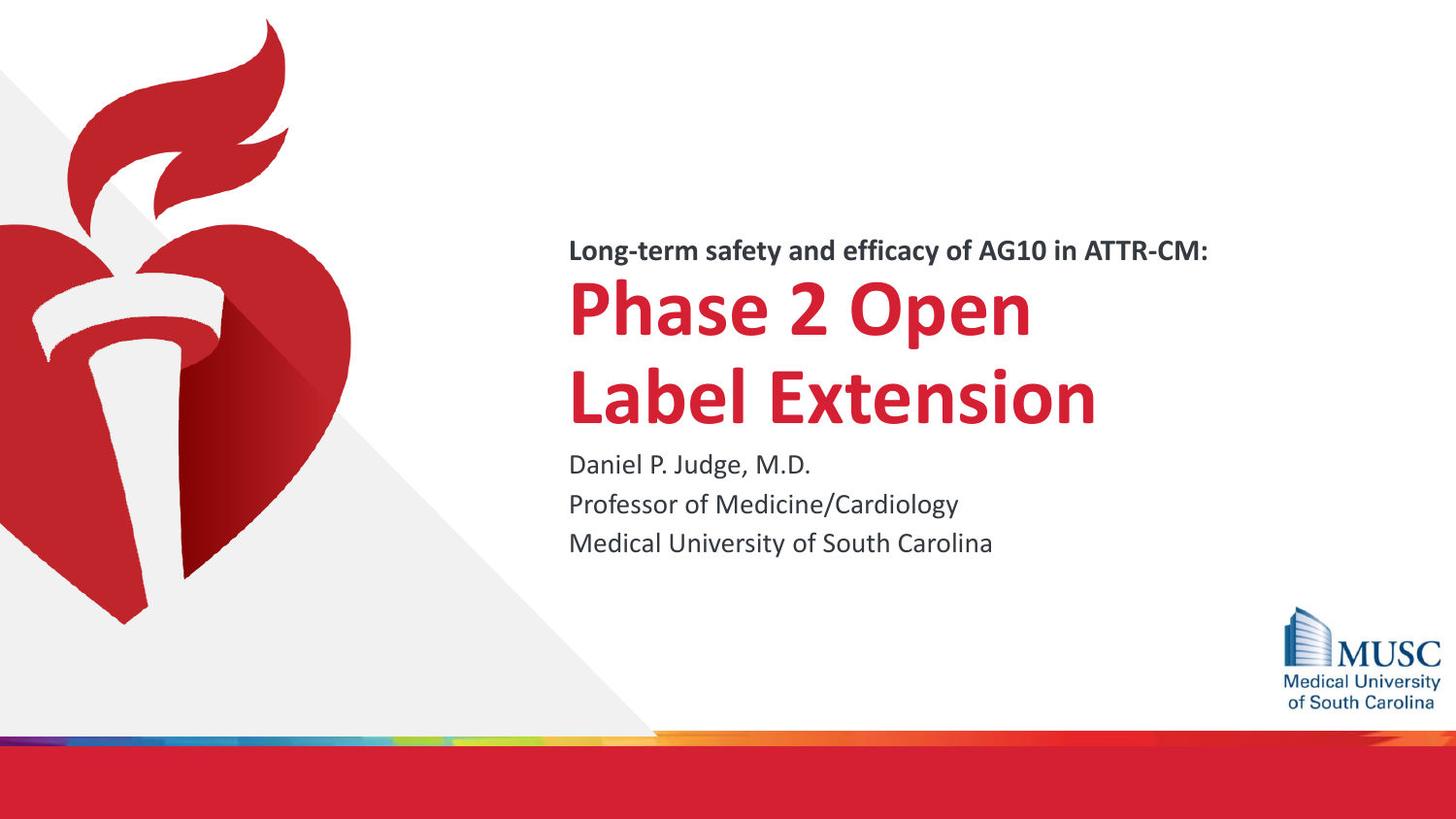## **Transthyretin (TTR) amyloidosis cardiomyopathy (ATTR-CM) is an emerging diagnostic and treatment priority**





\*Mutant TTR only, 99mTc=Technetium-99m; TAVR=transcatheter aortic valve replacement.

- **13-19%** of heart failure with preserved ejection fraction<sup>1,2,3</sup>
	- **7.1%** of idiopathic bilateral carpal tunnel release<sup>4</sup>
		- **5%** of suspected hypertrophic cardiomyopathy\*<sup>5</sup>

#### **ATTR pathogenesis and therapeutic strategies:**

- Instability of the TTR tetramer promotes dissociation and aggregation as amyloid plaques $6$
- Available therapies include TTR tetramer stabilizers, TTR knockdown agents (neuropathy only), and transplant
- Stabilizing mutation (T119M) protects against ATTR and was the basis for development of AG10<sup>7</sup>

References: 1. Gonzalez-Lopez E. et al. Eur Heart J 2015. 2. Mohammed SF, et al. JACC: Heart Failure 2014. 3. Horvath SA, et al. Circulation 2018. 4. Sperry BW et al. JACC 2018. 5. Damy T, et al. Eur Heart J 2015. **6.** Sant'Anna R, et al. Sci Rep. 2017;7(44709):1-15. **7.** Coelho T, et al. Neuromuscul Disord. 1996;6(1):S20.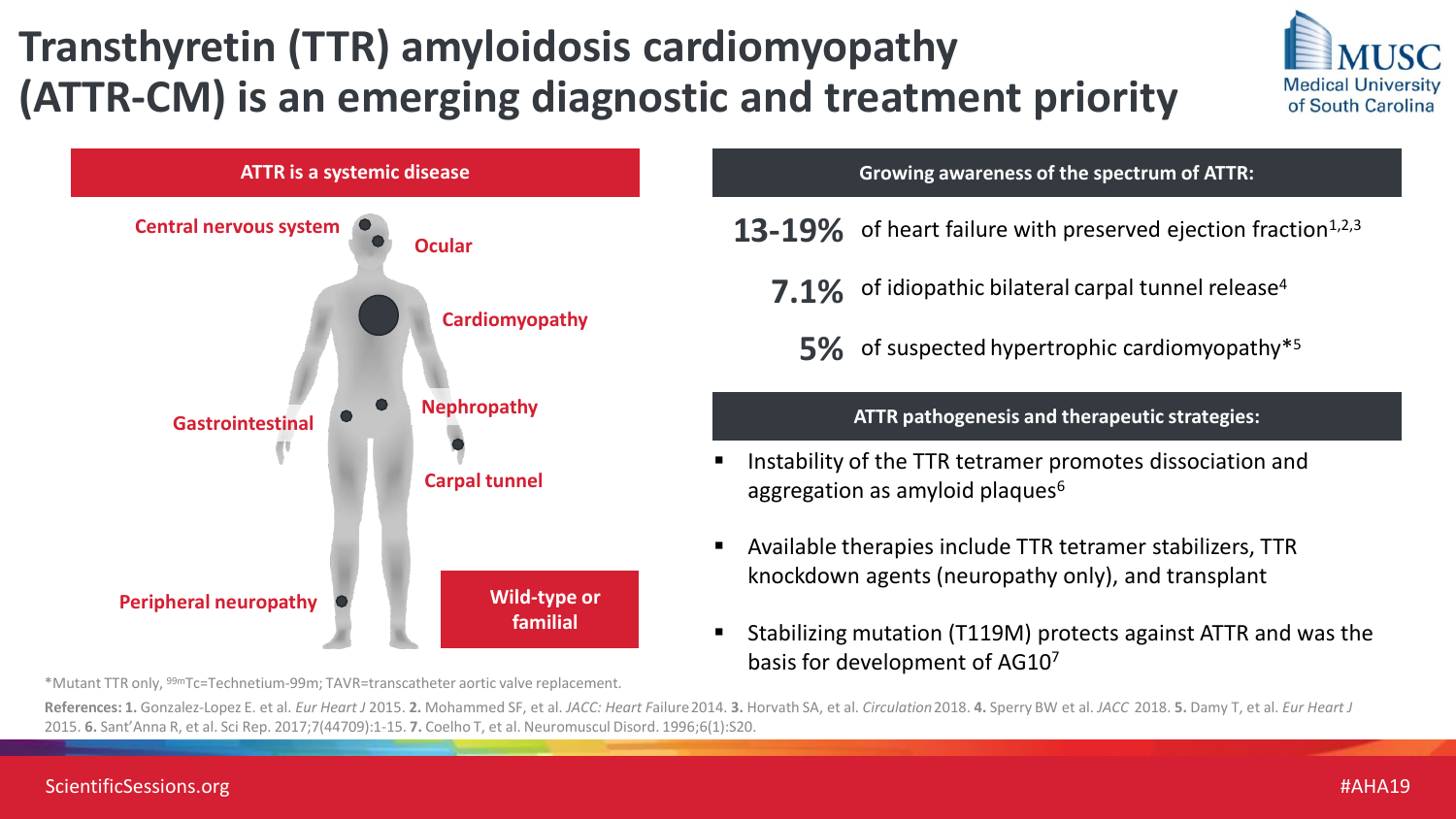## **AG10 Phase 2 Study Objectives and Status**



#### **SCHEMATIC OF AG10 PHASE 2 STUDY 49**  Patients underwent randomization **17**  Placebo **16** AG10 400mg **16** AG10 800mg **2**  Declined<sup>1</sup> **47 (96%)** Continued onto open label extension (OLE)<sup>2</sup> **41** Continue on study **6 discontinued**  $\blacksquare$  3 died ■ 1 received heart transplant  $\blacksquare$  2 other **AG10-201 (Randomized, 28 days) AG10-202 (OLE, ongoing)**

#### **AG10-202 (OLE) OUTCOMES**

#### **Primary Outcomes**

#### **Safety and tolerability**

- Adverse events
- Clinical events and vital signs
- Clinical laboratory parameters

#### **Secondary and exploratory outcomes**

**Pharmacokinetics**

**Pharmacodynamics**

**Echocardiographic parameters**

**Data reported as of 8/31/2019 in conjunction with annual regulatory reporting and review:**

- **Median 65 weeks from AG10-201 (Randomized) initiation**
- **Median 53 weeks on open-label AG10**

1 Both declined participation due to geographical constraints regarding study visits 2 Median rollover period of 72 days (range 41-152 days)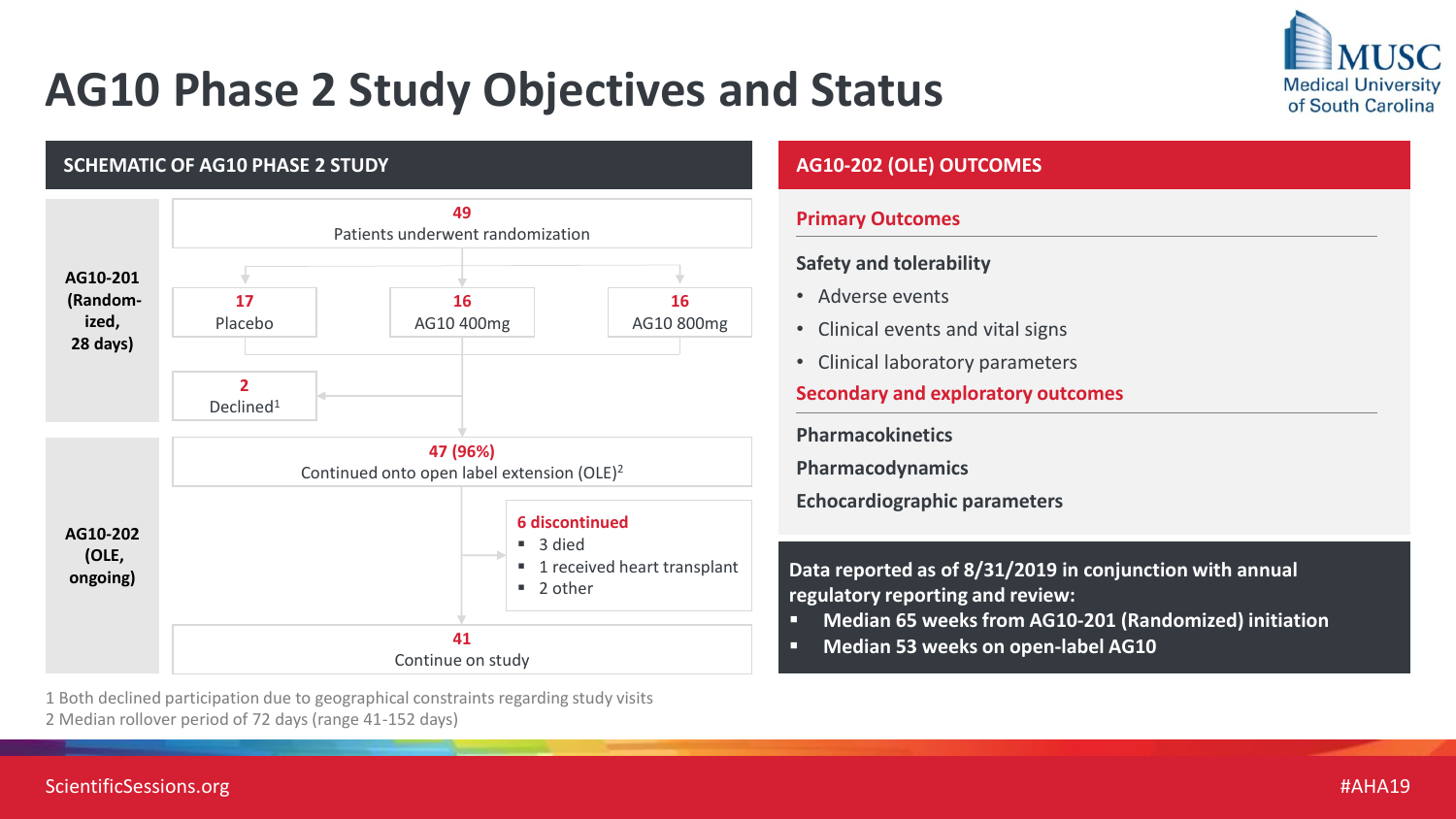### **Baseline characteristics**



|                            | <b>Placebo</b><br>$n = 17$ | <b>Pooled AG10</b><br>$n = 32$ | <b>Total</b><br>$n = 49$ |
|----------------------------|----------------------------|--------------------------------|--------------------------|
| Age, median (range)        | 72 (60-85)                 | 74 (60-86)                     | 73 (60-86)               |
| Male, n (%)                | 17 (100%)                  | 28 (88%)                       | 45 (92%)                 |
| $ATTRm, n (\%)$            | 3(18%)                     | 11 (34%)                       | 14 (29%)                 |
| NYHA Class II, $n$ $(\%)$  | 12 (71%)                   | 23 (72%)                       | 35 (71%)                 |
| NYHA Class III, $n$ $(\%)$ | 5(29%)                     | 9(28%)                         | 14 (29%)                 |
| NT-proBNP $(pg/mL)^1$      | $3151 \pm 2704$            | $3483 \pm 2869$                | $3368 \pm 2789$          |
| Tnl $(ng/mL)^2$            | $0.18 \pm 0.33$            | $0.15 \pm 0.20$                | $0.16 \pm 0.25$          |
| TTR $(mg/dL)^3$            | $23.4 \pm 5.5$             | $21.3 \pm 5.3$                 | $22.0 \pm 5.4$           |

#### **ATTRm-CM variants (n)**

| V122I(11)<br>V30M(1)<br><b>T60A (2)</b> |
|-----------------------------------------|
|-----------------------------------------|

1 NT-proBNP = N-Terminal pro B-type Natriuretic Peptide, normal range = 0 – 449 pg/mL

2 TnI = troponin I, normal range =  $0 - 0.02$  ng/mL

3 TTR = transthyretin (prealbumin), normal range = 20 – 40 mg/dL

Judge, D.P. et al. JACC Vol. 74, No. 3, 2019:285 – 95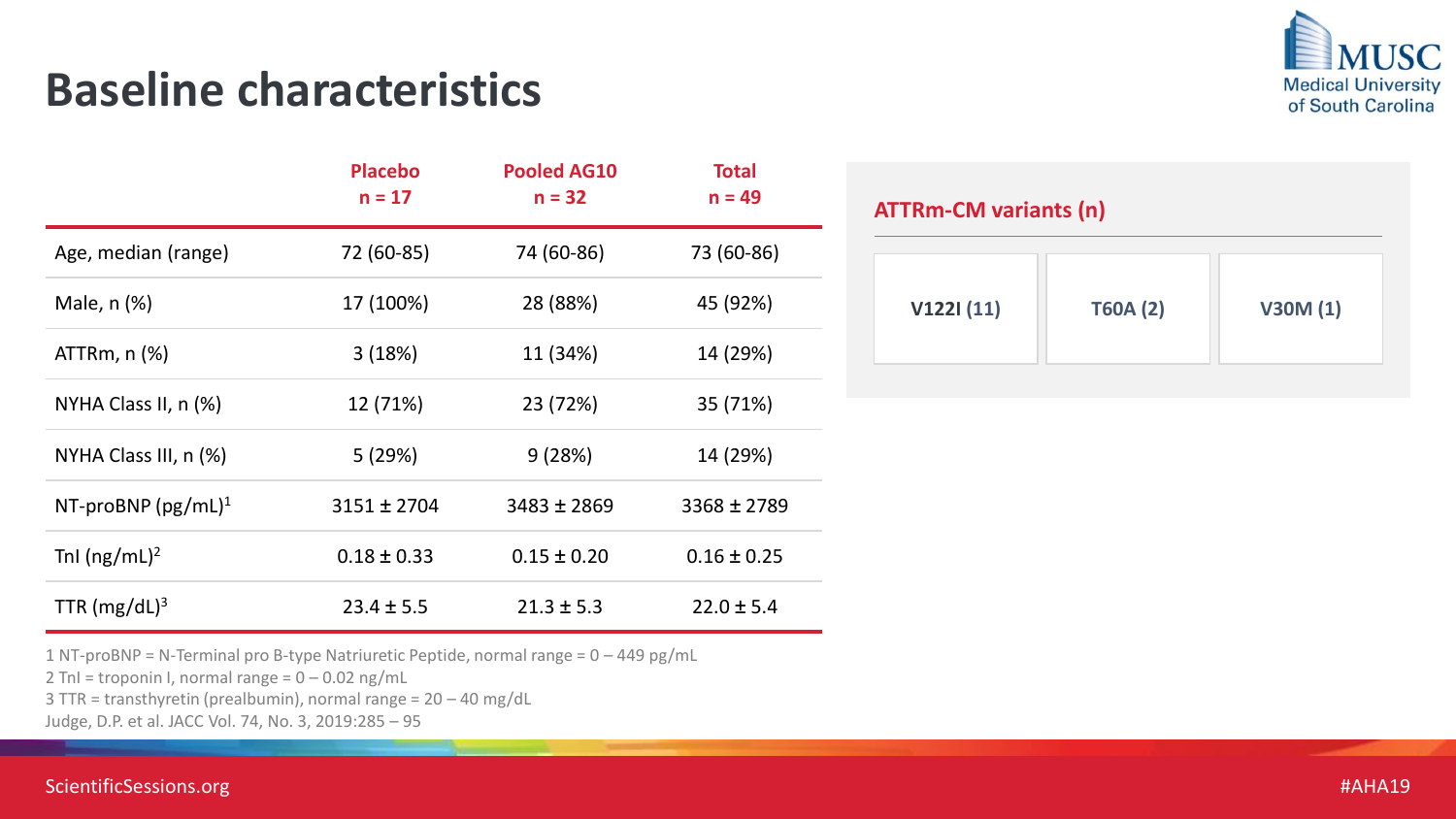### **No safety signals of clinical concern identified in Phase 2 OLE**



#### **Summary of treatment-emergent adverse events**

Number of participants (%)

| <b>Any Adverse Events</b>               | 46 (97.9) |
|-----------------------------------------|-----------|
| Most common Adverse Events ( $\geq 5$ ) |           |
| Fall                                    | 12(25.5)  |
| Cardiac failure congestive              | 7(14.9)   |
| Dyspnoea                                | 6(12.8)   |
| Acute kidney injury                     | 6(12.8)   |
| Fluid overload                          | 5(10.6)   |
| Gout                                    | 5(10.6)   |
| Pneumonia                               | 5(10.6)   |

#### **Summary of treatment-emergent serious adverse events**

Number of participants (%)

| <b>Any Serious Adverse Events</b>                | 19 (40.4)  |
|--------------------------------------------------|------------|
| <b>Number of subjects who died</b>               | $3(6.5)^1$ |
| <b>Any Cardiovascular Serious Adverse Events</b> | 12 (25.5)  |
| Most common Serious Adverse Events ( $\geq 2$ )  |            |
| Cardiac failure congestive                       | 5(10.6)    |
| Acute kidney injury                              | 4(8.5)     |
| <b>Atrial fibrillation</b>                       | 2(4.3)     |
| Cardiac failure                                  | 2(4.3)     |
| Fall                                             | 2(4.3)     |
| Dehydration                                      | 2(4.3)     |

#### **AG10 was generally well tolerated with a pattern of adverse events consistent with underlying disease severity, concurrent illnesses, and age of participants**

1. Includes 2 subjects who had SAEs with an outcome of death (1 disease progression; 1 cervix carcinoma); 1 subject died due to heart failure 86 days after the last dose of study drug; Data reported as of 8/31/2019 in conjunction with annual regulatory reporting and review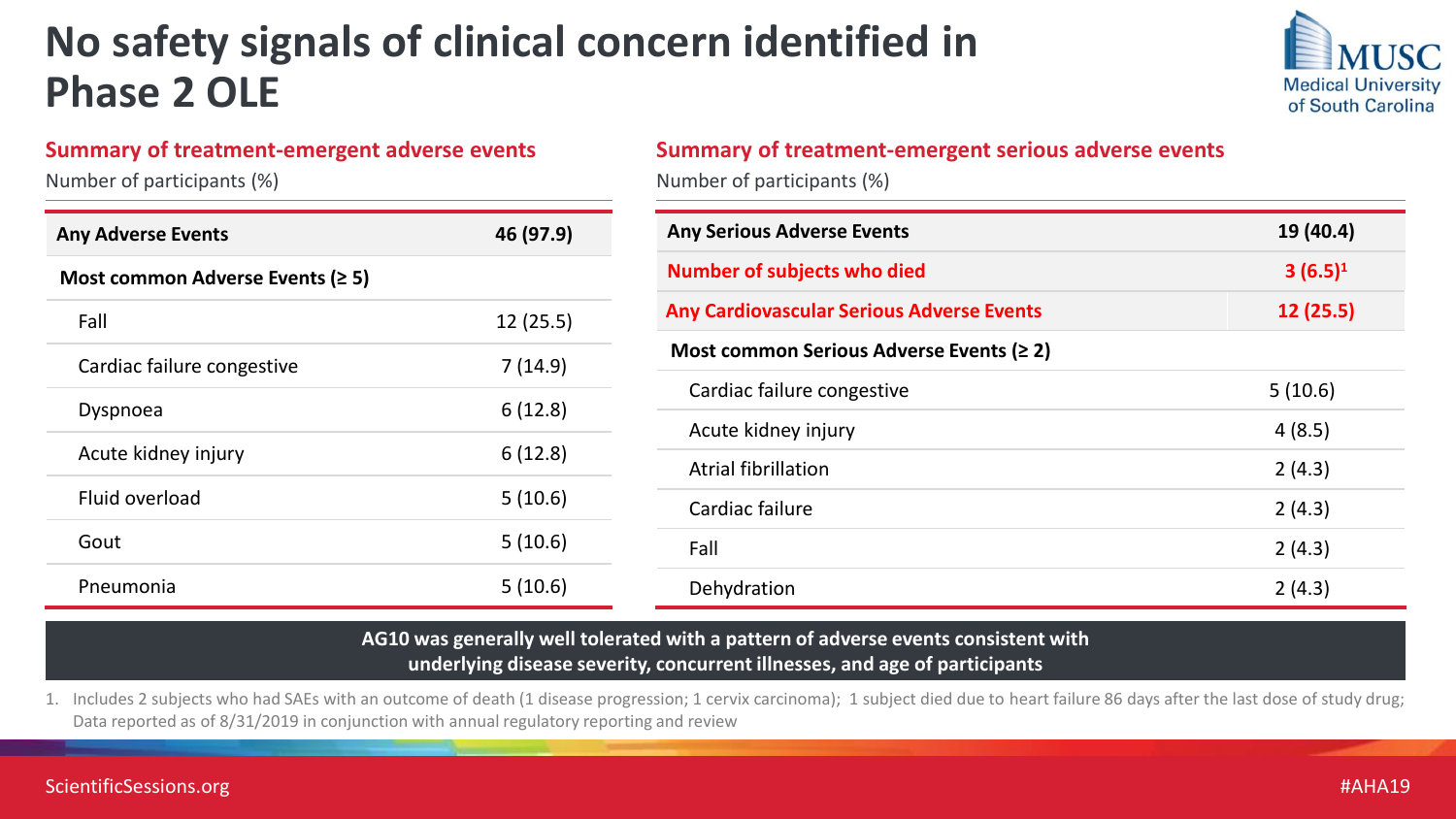### **Serum TTR levels increased upon AG10 treatment and were maintained throughout study duration**



#### **Serum TTR concentration**



1. 400mg and 800mg BID AG10 groups pooled during randomized portion

2. Defined as the lower limit of the reference interval for the serum prealbumin (TTR) clinical laboratory assay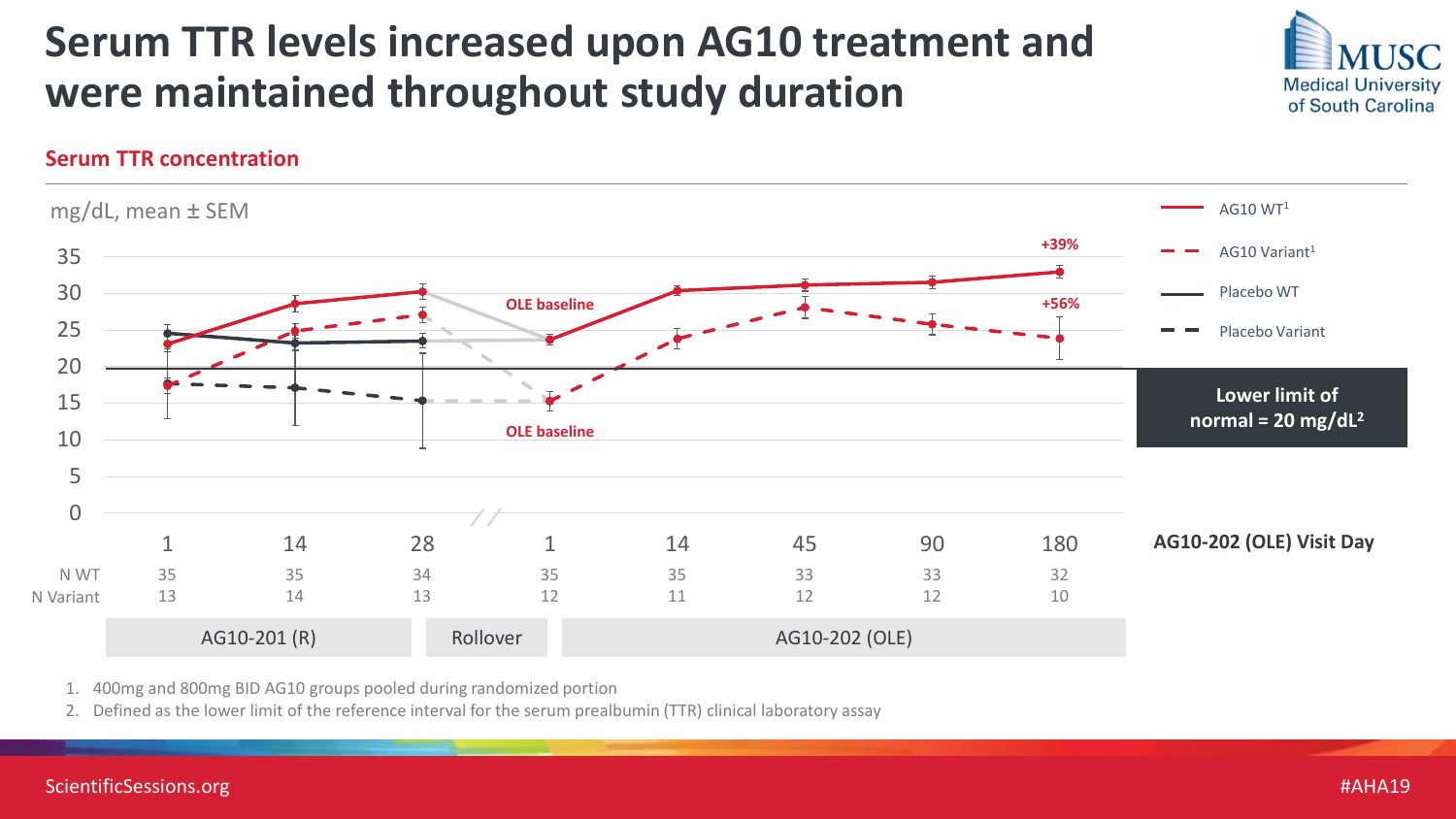### **NT-proBNP and TnI levels were unchanged in AG10-treated participants throughout OLE**



#### **NT-proBNP**

pg/mL; 95% confidence interval, quartiles, median



#### **TnI**

ng/mL; 95% confidence interval, quartiles, median

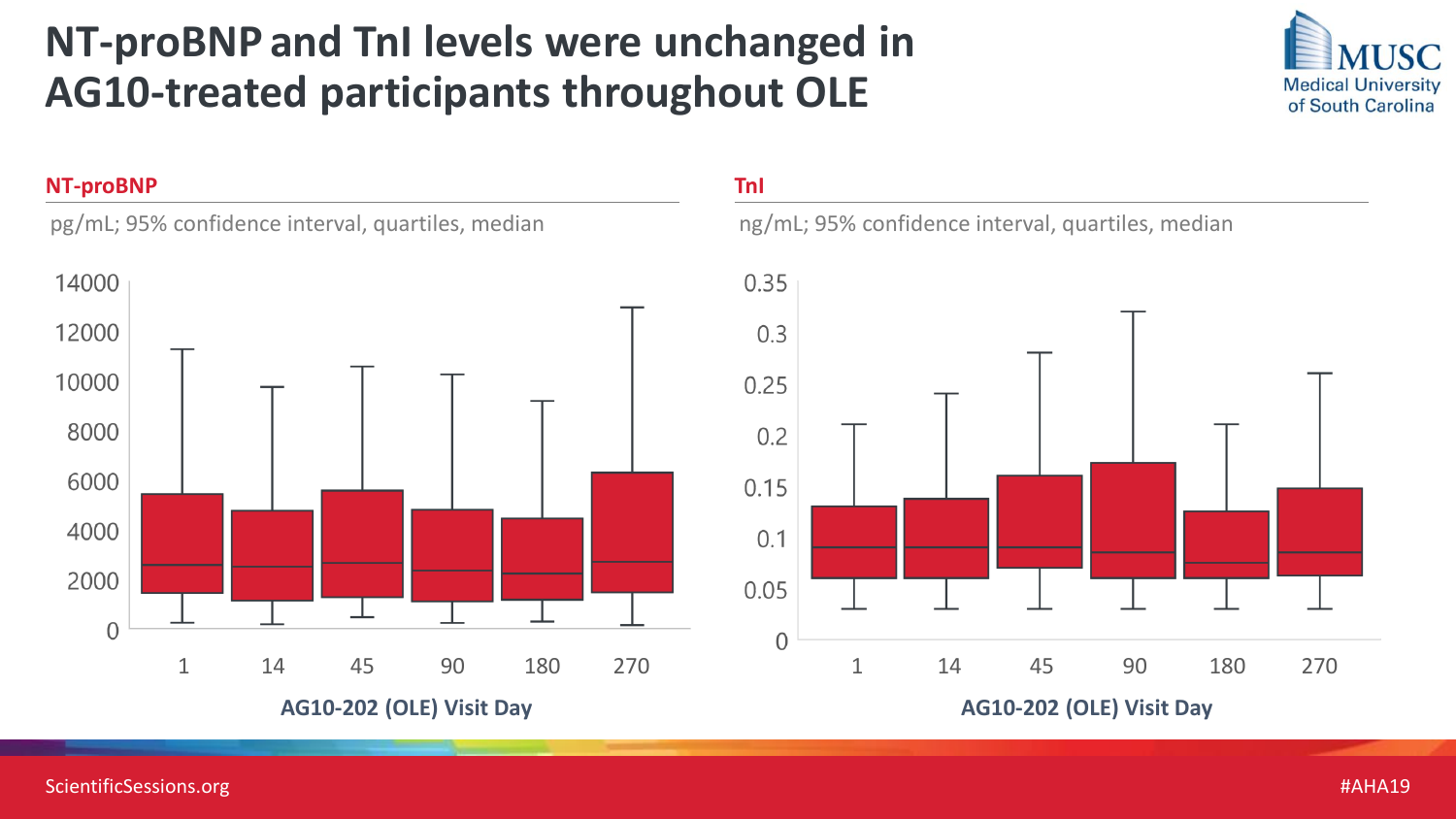### **Echocardiography parameters were unchanged in AG10-treated participants throughout OLE**







#### **Left ventricular mass Left ventricular stroke volume index**





ScientificSessions.org #AHA19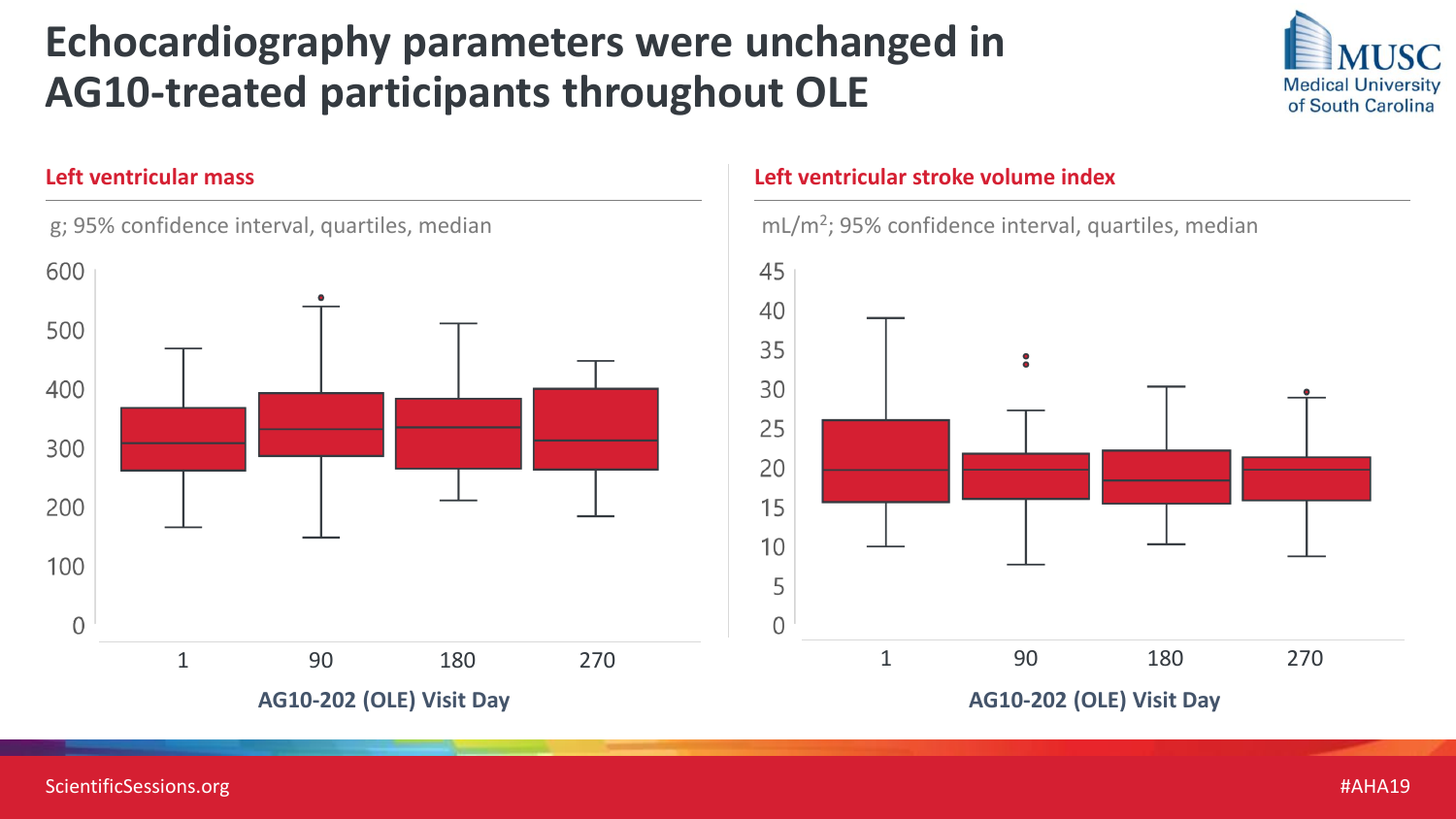### **Participants in the AG10 Phase 2 study had similar baseline characteristics as those in the ATTR-ACT study**



|                      | <b>ATTR-ACT Phase 3 study</b><br>Tafamidis group <sup>1</sup> | <b>ATTR-ACT Phase 3 study</b><br>Placebo group <sup>1</sup> | <b>AG10 Phase 2 study</b><br>All groups <sup>2</sup> |
|----------------------|---------------------------------------------------------------|-------------------------------------------------------------|------------------------------------------------------|
| Age, median (range)  | 75 (46-88)                                                    | 74 (51-89)                                                  | 73 (60-86)                                           |
| Male, $n$ $%$        | 241 (91%)                                                     | 157 (89%)                                                   | 45 (92%)                                             |
| $ATTRm, n (\%)$      | 63 (24%)                                                      | 43 (24%)                                                    | 14 (29%)                                             |
| <b>NYHA Class</b>    |                                                               |                                                             |                                                      |
| Class I, $n$ $(\%)$  | 24 (9%)                                                       | 13 (7%)                                                     | $0(0\%)$                                             |
| Class II, $n$ $(\%)$ | 162 (61%)                                                     | 101 (57%)                                                   | 35 (71%)                                             |
| Class III, n (%)     | 78 (30%)                                                      | 63 (36%)                                                    | 14 (29%)                                             |
| Race                 |                                                               |                                                             |                                                      |
| White, $n$ $%$       | 211 (80%)                                                     | 146 (83%)                                                   | 35 (71%)                                             |
| Black, $n$ $(\%)$    | 37 (14%)                                                      | 26 (15%)                                                    | 10 (20%)                                             |
| Other, $n$ (%)       | 16 (6%)                                                       | 5(3%)                                                       | 4(8%)                                                |

2 Judge, D.P. et al. JACC Vol. 74, No. 3, 2019:285 – 95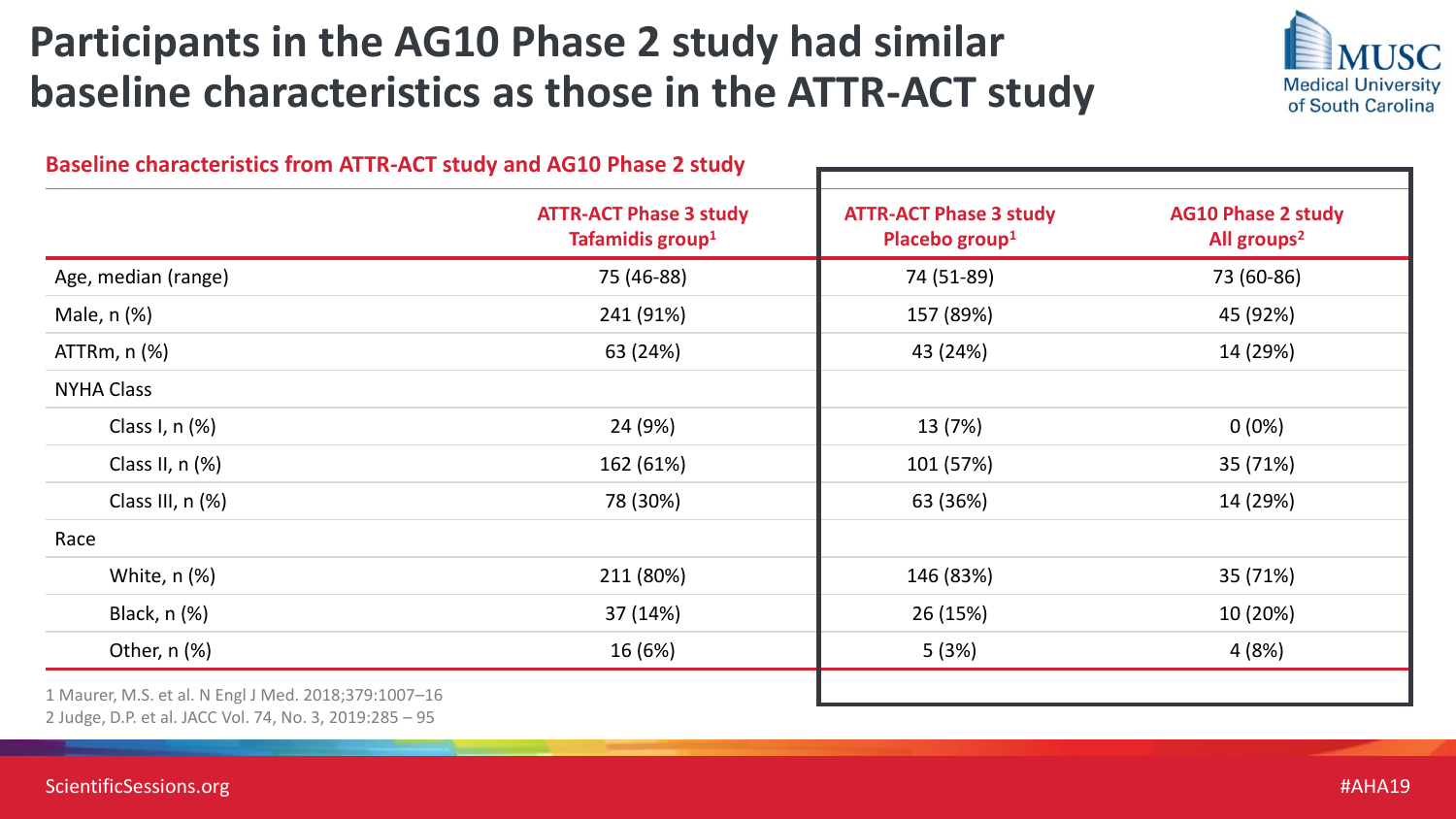### **Mortality in placebo-treated participants at 15 months in the ATTR-ACT study was 15.3%**



#### **All-cause mortality from ATTR-ACT Phase 3 trial**



Adapted from Maurer, M.S. et al. N Engl J Med. 2018;379:1007–16.

ScientificSessions.org #AHA19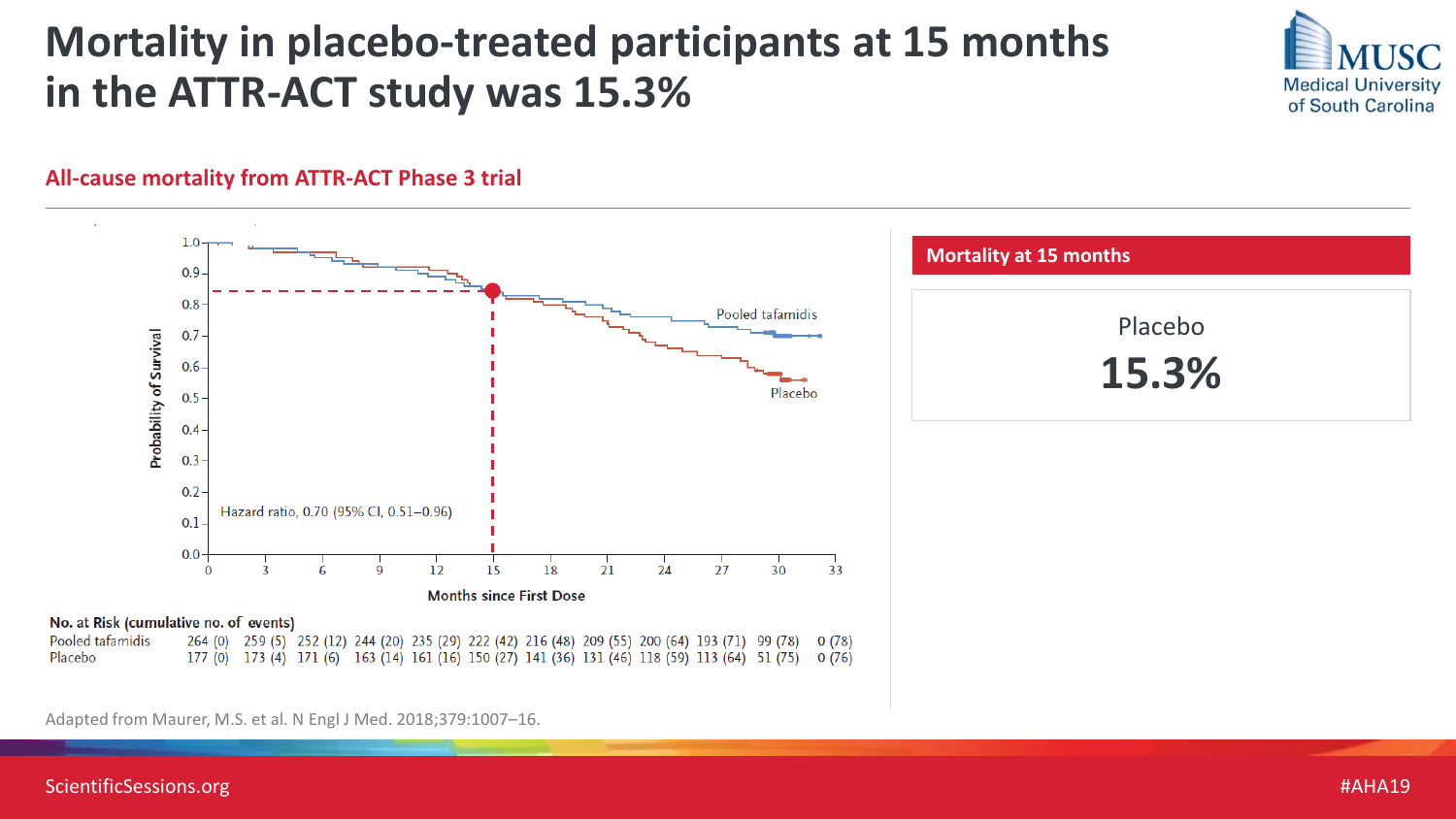### **Proportion of placebo-treated participants with 1st cardiovascular hospitalization within 15 months in the ATTR-ACT study was 41.8%**



#### **Patients with 1st CV hospitalization from ATTR-ACT trial**

Adapted from Maurer, M.S. et al. N Engl J Med. 2018;379:1007–16 Supplement.

|          | Proportion of participants with $\geq 1$ CV hospitalization at 15 months |
|----------|--------------------------------------------------------------------------|
| amidis   | Placebo                                                                  |
|          | 41.8%                                                                    |
| acebo    |                                                                          |
|          |                                                                          |
| 30<br>33 |                                                                          |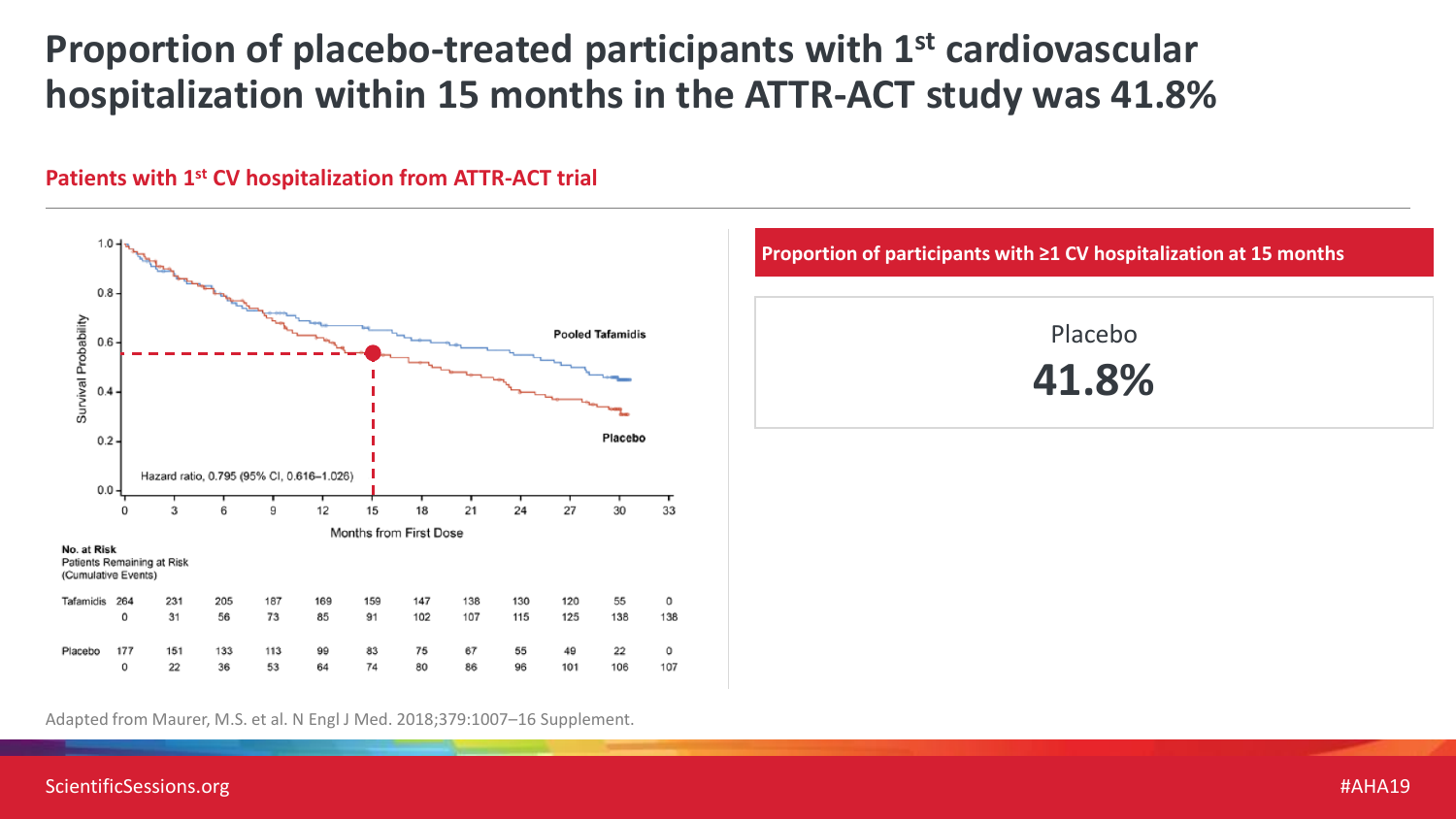### **Deaths and CV hospitalizations reported in AG10 Phase 2 OLE were lower than those in placebo-treated ATTR-ACT participants**

#### **All-cause mortality at 15 months**

Proportion died or receiving transplant (%)

#### **Cardiovascular hospitalizations at 15 months**

Proportion of participants with  $\geq 1$  CV hospitalization (%)



1 Based on routine adverse event reporting

Note: These data are based on a cross-trial comparison and not a randomized clinical trial. As a result, the values shown may not be directly comparable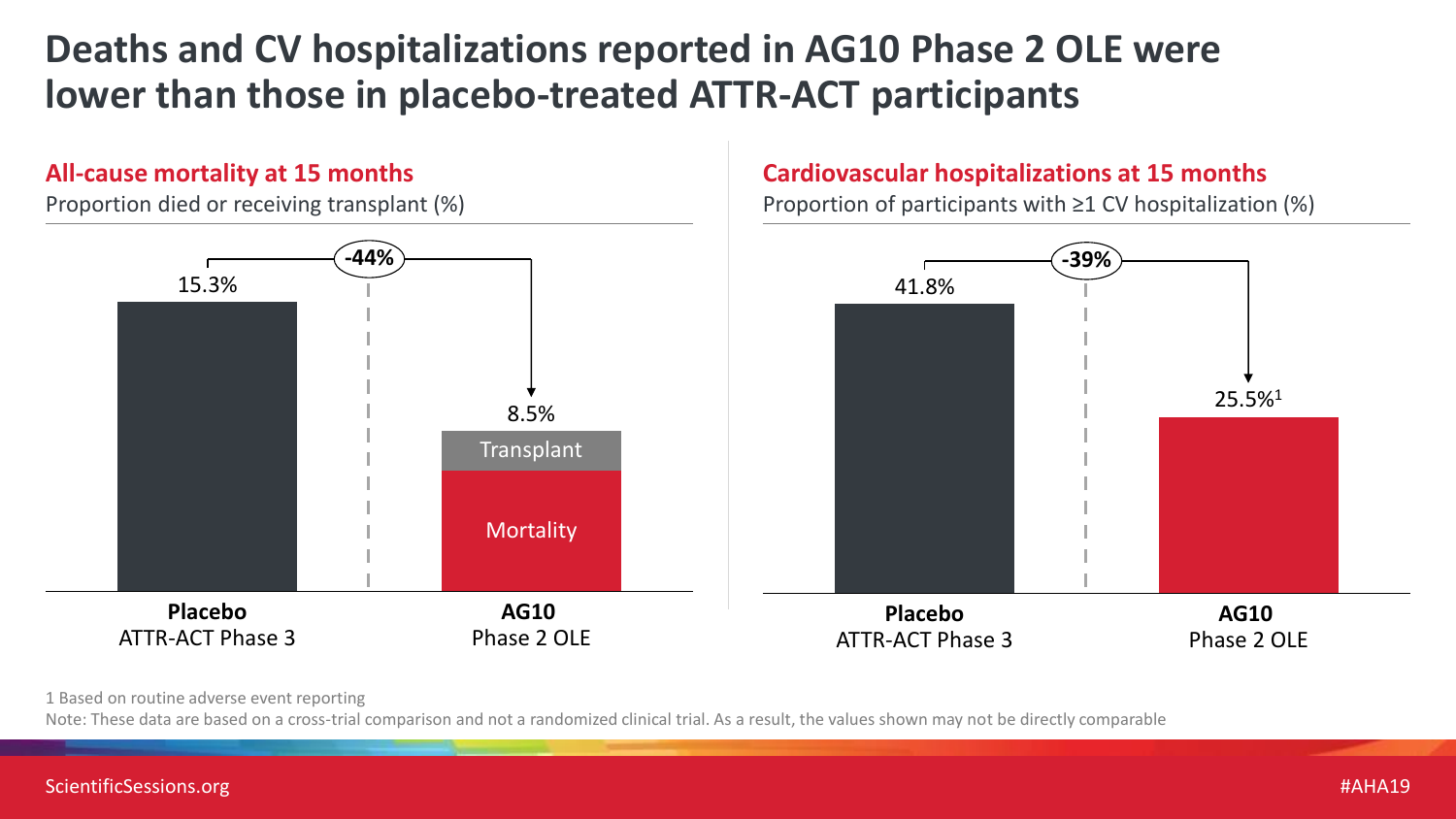### **Summary of AG10 Phase 2 OLE results**



**1**

#### **Safety and tolerability**

Adverse event profile consistent with ATTR-CM disease severity, supportive of continued evaluation in ongoing Phase 3 trial



#### **Cardiac biomarkers**

Sustained improvement in serum TTR and stability of NT-proBNP, TnI, and echocardiographic parameters



#### **Mortality and CV hospitalizations**

Mortality and CV hospitalization were lower in AG10 Phase 2 OLE participants than in placebotreated ATTR-ACT participants at 15 months<sup>1</sup>

**These data support further development of AG10 in ATTR-CM. A randomized, placebo-controlled Phase 3 trial is ongoing (NCT03860935)**

1 These data are based on a cross-trial comparison and not a randomized clinical trial. As a result, the values may not be directly comparable